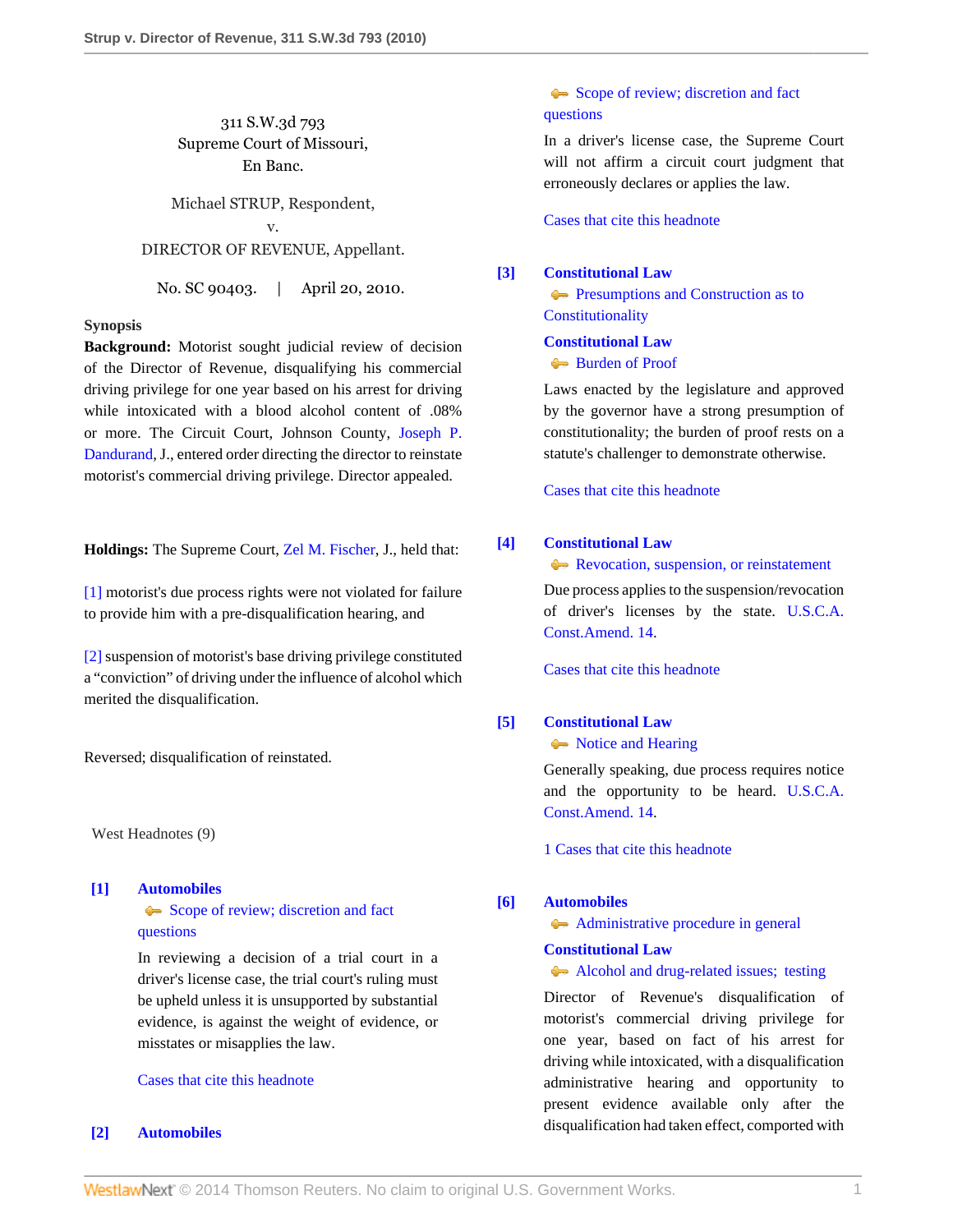due process, where full post-disqualification hearing was available. [U.S.C.A. Const.Amend.](http://www.westlaw.com/Link/Document/FullText?findType=L&pubNum=1000546&cite=USCOAMENDXIV&originatingDoc=I0b43d99551e911dfa7ada84b8dc24cbf&refType=LQ&originationContext=document&vr=3.0&rs=cblt1.0&transitionType=DocumentItem&contextData=(sc.Search)) [14](http://www.westlaw.com/Link/Document/FullText?findType=L&pubNum=1000546&cite=USCOAMENDXIV&originatingDoc=I0b43d99551e911dfa7ada84b8dc24cbf&refType=LQ&originationContext=document&vr=3.0&rs=cblt1.0&transitionType=DocumentItem&contextData=(sc.Search)).

[3 Cases that cite this headnote](http://www.westlaw.com/Link/RelatedInformation/DocHeadnoteLink?docGuid=I0b43d99551e911dfa7ada84b8dc24cbf&headnoteId=202184062500620130628082640&originationContext=document&vr=3.0&rs=cblt1.0&transitionType=CitingReferences&contextData=(sc.Search))

## <span id="page-1-1"></span>**[\[7\]](#page-3-0) [Constitutional Law](http://www.westlaw.com/Browse/Home/KeyNumber/92/View.html?docGuid=I0b43d99551e911dfa7ada84b8dc24cbf&originationContext=document&vr=3.0&rs=cblt1.0&transitionType=DocumentItem&contextData=(sc.Search))**

**[Revocation, suspension, or reinstatement](http://www.westlaw.com/Browse/Home/KeyNumber/92k4356/View.html?docGuid=I0b43d99551e911dfa7ada84b8dc24cbf&originationContext=document&vr=3.0&rs=cblt1.0&transitionType=DocumentItem&contextData=(sc.Search))** 

In a driver's license suspension/revocation case, due process does not require the opportunity to be heard before a suspension/revocation so long as a full post-suspension/revocation hearing is available. [U.S.C.A. Const.Amend. 14](http://www.westlaw.com/Link/Document/FullText?findType=L&pubNum=1000546&cite=USCOAMENDXIV&originatingDoc=I0b43d99551e911dfa7ada84b8dc24cbf&refType=LQ&originationContext=document&vr=3.0&rs=cblt1.0&transitionType=DocumentItem&contextData=(sc.Search)).

[Cases that cite this headnote](http://www.westlaw.com/Link/RelatedInformation/DocHeadnoteLink?docGuid=I0b43d99551e911dfa7ada84b8dc24cbf&headnoteId=202184062500720130628082640&originationContext=document&vr=3.0&rs=cblt1.0&transitionType=CitingReferences&contextData=(sc.Search))

## <span id="page-1-2"></span>**[\[8\]](#page-3-1) [Automobiles](http://www.westlaw.com/Browse/Home/KeyNumber/48A/View.html?docGuid=I0b43d99551e911dfa7ada84b8dc24cbf&originationContext=document&vr=3.0&rs=cblt1.0&transitionType=DocumentItem&contextData=(sc.Search))**

## [Intoxication; Implied Consent](http://www.westlaw.com/Browse/Home/KeyNumber/48Ak144.1(1.10)/View.html?docGuid=I0b43d99551e911dfa7ada84b8dc24cbf&originationContext=document&vr=3.0&rs=cblt1.0&transitionType=DocumentItem&contextData=(sc.Search))

Suspension of motorist's base driving privilege for driving under the influence of alcohol was final for purposes of determining whether such suspension constituted a conviction of driving under the influence of alcohol under the Commercial Driver's License Act (CDLA), such as to constitute a first violation that merited disqualification of his commercial driver's privilege, where motorist did not appeal circuit court's decision to uphold the suspension of his base driving privilege. [V.A.M.S. §§ 302.700\(2\)](http://www.westlaw.com/Link/Document/FullText?findType=L&pubNum=1000229&cite=MOST302.700&originatingDoc=I0b43d99551e911dfa7ada84b8dc24cbf&refType=LQ&originationContext=document&vr=3.0&rs=cblt1.0&transitionType=DocumentItem&contextData=(sc.Search))  $(8), 302.755(1)(1).$  $(8), 302.755(1)(1).$  $(8), 302.755(1)(1).$ 

[4 Cases that cite this headnote](http://www.westlaw.com/Link/RelatedInformation/DocHeadnoteLink?docGuid=I0b43d99551e911dfa7ada84b8dc24cbf&headnoteId=202184062500820130628082640&originationContext=document&vr=3.0&rs=cblt1.0&transitionType=CitingReferences&contextData=(sc.Search))

# <span id="page-1-0"></span>**[\[9\]](#page-3-2) [Automobiles](http://www.westlaw.com/Browse/Home/KeyNumber/48A/View.html?docGuid=I0b43d99551e911dfa7ada84b8dc24cbf&originationContext=document&vr=3.0&rs=cblt1.0&transitionType=DocumentItem&contextData=(sc.Search))**

## • [Intoxication; Implied Consent](http://www.westlaw.com/Browse/Home/KeyNumber/48Ak144.1(1.10)/View.html?docGuid=I0b43d99551e911dfa7ada84b8dc24cbf&originationContext=document&vr=3.0&rs=cblt1.0&transitionType=DocumentItem&contextData=(sc.Search))

Suspension of motorist's base driving privilege constituted a "conviction" for driving under the influence of alcohol for the purposes of the Commercial Driver's License Act (CDLA), such as to merit disqualification of his commercial driver's privilege for a period of not less than one year. [V.A.M.S. §§ 302.525\(3\)](http://www.westlaw.com/Link/Document/FullText?findType=L&pubNum=1000229&cite=MOST302.525&originatingDoc=I0b43d99551e911dfa7ada84b8dc24cbf&refType=LQ&originationContext=document&vr=3.0&rs=cblt1.0&transitionType=DocumentItem&contextData=(sc.Search)), [302.700\(2\)](http://www.westlaw.com/Link/Document/FullText?findType=L&pubNum=1000229&cite=MOST302.700&originatingDoc=I0b43d99551e911dfa7ada84b8dc24cbf&refType=LQ&originationContext=document&vr=3.0&rs=cblt1.0&transitionType=DocumentItem&contextData=(sc.Search))  $(8), 302.755(1)(1).$  $(8), 302.755(1)(1).$  $(8), 302.755(1)(1).$ 

#### [4 Cases that cite this headnote](http://www.westlaw.com/Link/RelatedInformation/DocHeadnoteLink?docGuid=I0b43d99551e911dfa7ada84b8dc24cbf&headnoteId=202184062500920130628082640&originationContext=document&vr=3.0&rs=cblt1.0&transitionType=CitingReferences&contextData=(sc.Search))

#### **Attorneys and Law Firms**

**\*794** [James R. Layton](http://www.westlaw.com/Link/Document/FullText?findType=h&pubNum=176284&cite=0214930801&originatingDoc=I0b43d99551e911dfa7ada84b8dc24cbf&refType=RQ&originationContext=document&vr=3.0&rs=cblt1.0&transitionType=DocumentItem&contextData=(sc.Search)), Attorney General's Office, Jefferson City, for appellant.

[Lauri J. Laughland](http://www.westlaw.com/Link/Document/FullText?findType=h&pubNum=176284&cite=0289429301&originatingDoc=I0b43d99551e911dfa7ada84b8dc24cbf&refType=RQ&originationContext=document&vr=3.0&rs=cblt1.0&transitionType=DocumentItem&contextData=(sc.Search)), Law Office of Lauri J. Laughland, Grandview, for respondent.

**Opinion**

[ZEL M. FISCHER,](http://www.westlaw.com/Link/Document/FullText?findType=h&pubNum=176284&cite=0284514601&originatingDoc=I0b43d99551e911dfa7ada84b8dc24cbf&refType=RQ&originationContext=document&vr=3.0&rs=cblt1.0&transitionType=DocumentItem&contextData=(sc.Search)) Judge.

# **I. Introduction**

The director of revenue appeals the circuit court's judgment ordering the director to reinstate Michael Strup's commercial driving privilege. The director disqualified Strup's commercial driving privilege for one year because Strup was arrested upon probable cause to believe that he was driving while intoxicated with a blood alcohol content of .08% or more. Strup filed a petition for review, and, after a hearing, the circuit court ordered the director to reinstate Strup's commercial driving privilege, finding that Strup's due process rights were violated because he did not receive a predisqualification hearing and because there was no legal basis to sustain the disqualification.

**\*795** On appeal, the director argues: (1) Strup's due process rights were not violated because he received a postdisqualification hearing and (2) the suspension of Strup's base driving privilege supports the disqualification of his commercial driving privilege. This Court determines that Strup's post-disqualification hearing satisfies due process and that the director did not err in disqualifying Strup's commercial driving privilege because Strup was arrested upon probable cause to believe that he was driving while intoxicated with a blood alcohol concentration level of .08% or more, which constitutes a "conviction" for the purposes of disqualification under the Missouri commercial driver's license act. The circuit court's judgment ordering reinstatement of Strup's commercial driving privilege is reversed.

#### **II. Facts**

The parties agree that the facts of this case are not in dispute. In June 2006, Strup had a base driving privilege and a commercial driving privilege. On July 22, 2006, Strup was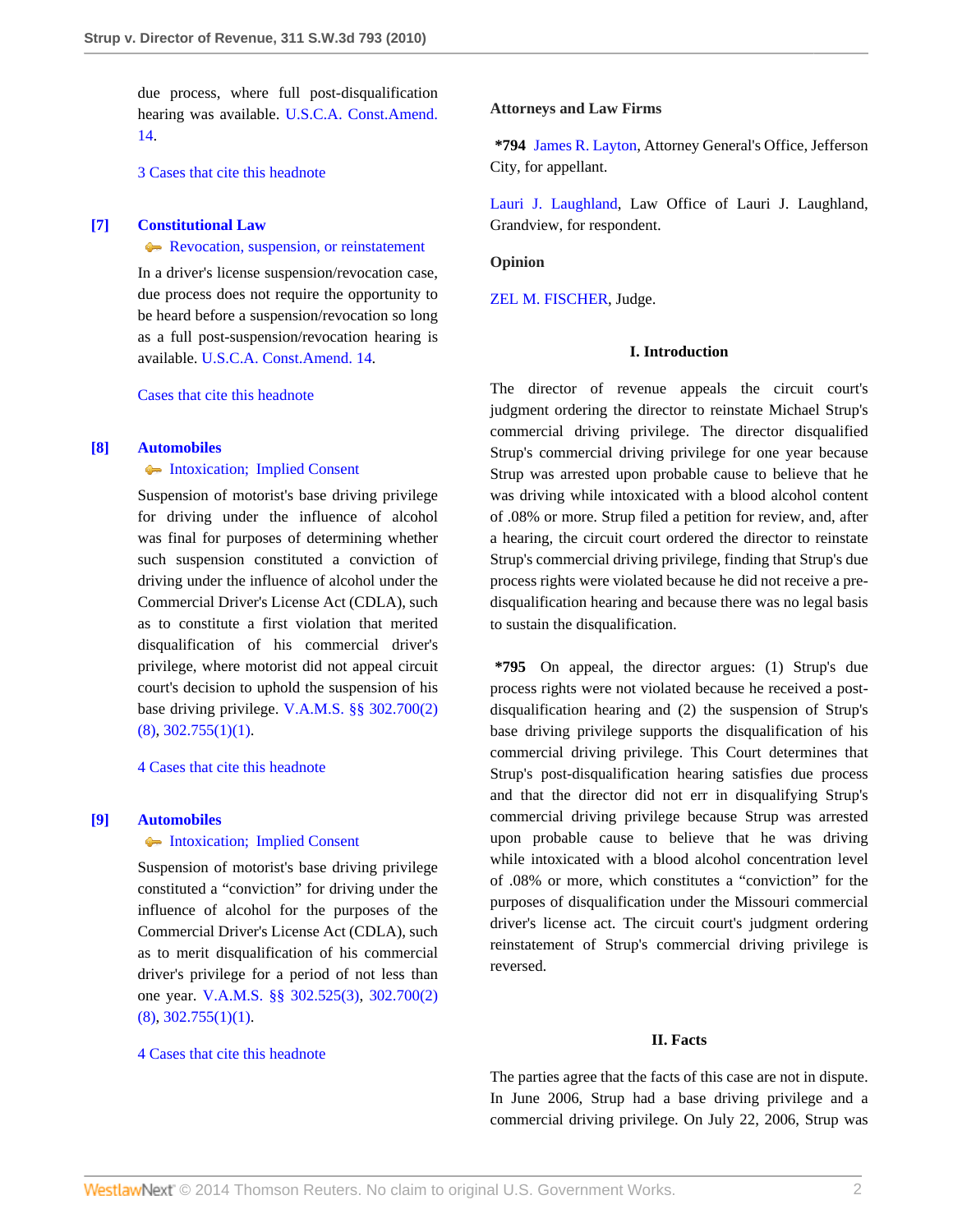arrested for driving while intoxicated. The criminal charges against Strup were eventually dropped.

On August 23, 2006, the director notified Strup that his commercial driving privilege would be disqualified for one year because of his arrest for driving while intoxicated. On September 21, 2006, Strup filed a petition in circuit court requesting review, under [section 302.311, RSMo 2000,](http://www.westlaw.com/Link/Document/FullText?findType=L&pubNum=1000229&cite=MOST302.311&originatingDoc=I0b43d99551e911dfa7ada84b8dc24cbf&refType=LQ&originationContext=document&vr=3.0&rs=cblt1.0&transitionType=DocumentItem&contextData=(sc.Search)) of the disqualification of his commercial driving privilege, complaining that the disqualification was made without a hearing or the opportunity to present or cross-examine witnesses.

Strup also timely requested an administrative hearing regarding the suspension of his base driving privilege. The hearing regarding Strup's base driving privilege was held September 27, 2006. The next day, the hearing officer sustained the suspension of Strup's base driving privilege. Also on September 28, 2006, the director notified Strup that, as a result of the administrative suspension of his base driving privilege, his commercial driving privilege would be disqualified for one year.

On October 13, 2006, Strup timely filed a petition in circuit court requesting de novo review of the suspension of his base driving privilege. On October 27, 2006, Strup filed a second petition in circuit court requesting review under [section 302.311](http://www.westlaw.com/Link/Document/FullText?findType=L&pubNum=1000229&cite=MOST302.311&originatingDoc=I0b43d99551e911dfa7ada84b8dc24cbf&refType=LQ&originationContext=document&vr=3.0&rs=cblt1.0&transitionType=DocumentItem&contextData=(sc.Search)) of the disqualification of his commercial driving privilege. These petitions were consolidated, and, on November 9, 2007, the circuit court held a hearing regarding all pending matters.

After the consolidated hearing, the circuit court entered judgment for the director determining Strup's base driving privilege was properly suspended because he was arrested upon probable cause to believe that he was driving with a blood alcohol concentration of .08% or more. Concerning Strup's commercial driving privilege, the circuit court ordered the director to remove the disqualification concluding that Strup's due process rights were violated in that he had no opportunity to present evidence and that the director's decision to disqualify his base driving privilege was contrary to chapter 302.

<span id="page-2-6"></span>Strup did not appeal the judgment affirming the suspension of his base driving privilege. The director timely appealed the judgment reversing the disqualification of Strup's commercial driving privilege.  $<sup>1</sup>$  $<sup>1</sup>$  $<sup>1</sup>$ </sup>

# **\*796 III. Point One: Strup's due process rights were not violated because he received a full post-disqualification hearing**

The director claims the circuit court erred in concluding Strup's due process rights were violated because Strup's due process right was satisfied when he received a full postdisqualification hearing.

# <span id="page-2-2"></span><span id="page-2-1"></span>**Standard of Review**

<span id="page-2-0"></span>**[\[1\]](#page-0-1) [\[2\]](#page-0-2) [\[3\]](#page-0-3)** In reviewing a decision of a trial court, the trial court's ruling must be upheld unless it is unsupported by substantial evidence, is against the weight of evidence, or misstates or misapplies the law. *[Fick v. Dir. of Revenue,](http://www.westlaw.com/Link/Document/FullText?findType=Y&serNum=2014387174&pubNum=4644&fi=co_pp_sp_4644_690&originationContext=document&vr=3.0&rs=cblt1.0&transitionType=DocumentItem&contextData=(sc.Search)#co_pp_sp_4644_690)* [240 S.W.3d 688, 690 \(Mo. banc 2007\).](http://www.westlaw.com/Link/Document/FullText?findType=Y&serNum=2014387174&pubNum=4644&fi=co_pp_sp_4644_690&originationContext=document&vr=3.0&rs=cblt1.0&transitionType=DocumentItem&contextData=(sc.Search)#co_pp_sp_4644_690) This Court will not affirm a circuit court judgment that erroneously declares or applies the law. *[Id.](http://www.westlaw.com/Link/Document/FullText?findType=Y&serNum=2014387174&originationContext=document&vr=3.0&rs=cblt1.0&transitionType=DocumentItem&contextData=(sc.Search))* Moreover, "[t]his Court's review must begin with the recognition that laws enacted by the legislature and approved by the governor have a strong presumption of constitutionality." *[Jackson County Sports Complex Authority](http://www.westlaw.com/Link/Document/FullText?findType=Y&serNum=2012546090&pubNum=4644&fi=co_pp_sp_4644_160&originationContext=document&vr=3.0&rs=cblt1.0&transitionType=DocumentItem&contextData=(sc.Search)#co_pp_sp_4644_160) v. State,* [226 S.W.3d 156, 160 \(Mo. banc 2007\)](http://www.westlaw.com/Link/Document/FullText?findType=Y&serNum=2012546090&pubNum=4644&fi=co_pp_sp_4644_160&originationContext=document&vr=3.0&rs=cblt1.0&transitionType=DocumentItem&contextData=(sc.Search)#co_pp_sp_4644_160). The burden of proof rests on a statute's challenger to demonstrate otherwise. *[Id.](http://www.westlaw.com/Link/Document/FullText?findType=Y&serNum=2012546090&originationContext=document&vr=3.0&rs=cblt1.0&transitionType=DocumentItem&contextData=(sc.Search))*

## <span id="page-2-5"></span>**Analysis**

<span id="page-2-4"></span><span id="page-2-3"></span>**[\[4\]](#page-0-4) [\[5](#page-0-5)] [\[6\]](#page-0-0)** Due process applies to the suspension/ revocation of driver's licenses by the state. *[Jarvis v. Dir. of](http://www.westlaw.com/Link/Document/FullText?findType=Y&serNum=1991048965&pubNum=713&fi=co_pp_sp_713_24&originationContext=document&vr=3.0&rs=cblt1.0&transitionType=DocumentItem&contextData=(sc.Search)#co_pp_sp_713_24) Revenue,* [804 S.W.2d 22, 24 \(Mo. banc 1991\)](http://www.westlaw.com/Link/Document/FullText?findType=Y&serNum=1991048965&pubNum=713&fi=co_pp_sp_713_24&originationContext=document&vr=3.0&rs=cblt1.0&transitionType=DocumentItem&contextData=(sc.Search)#co_pp_sp_713_24) (citing *[Dixon](http://www.westlaw.com/Link/Document/FullText?findType=Y&serNum=1977118775&pubNum=708&originationContext=document&vr=3.0&rs=cblt1.0&transitionType=DocumentItem&contextData=(sc.Search)) v. Love,* [431 U.S. 105, 112, 97 S.Ct. 1723, 52 L.Ed.2d 172](http://www.westlaw.com/Link/Document/FullText?findType=Y&serNum=1977118775&pubNum=708&originationContext=document&vr=3.0&rs=cblt1.0&transitionType=DocumentItem&contextData=(sc.Search)) [\(1977\)\)](http://www.westlaw.com/Link/Document/FullText?findType=Y&serNum=1977118775&pubNum=708&originationContext=document&vr=3.0&rs=cblt1.0&transitionType=DocumentItem&contextData=(sc.Search)). Generally speaking, due process requires notice and the opportunity to be heard. *[Conseco Fin. Servicing Corp.](http://www.westlaw.com/Link/Document/FullText?findType=Y&serNum=2009341691&pubNum=4644&fi=co_pp_sp_4644_415&originationContext=document&vr=3.0&rs=cblt1.0&transitionType=DocumentItem&contextData=(sc.Search)#co_pp_sp_4644_415) [v. Missouri Dep't of Revenue,](http://www.westlaw.com/Link/Document/FullText?findType=Y&serNum=2009341691&pubNum=4644&fi=co_pp_sp_4644_415&originationContext=document&vr=3.0&rs=cblt1.0&transitionType=DocumentItem&contextData=(sc.Search)#co_pp_sp_4644_415)* 195 S.W.3d 410, 415 (Mo. [banc 2006\).](http://www.westlaw.com/Link/Document/FullText?findType=Y&serNum=2009341691&pubNum=4644&fi=co_pp_sp_4644_415&originationContext=document&vr=3.0&rs=cblt1.0&transitionType=DocumentItem&contextData=(sc.Search)#co_pp_sp_4644_415) In *[Dixon,](http://www.westlaw.com/Link/Document/FullText?findType=Y&serNum=1977118775&originationContext=document&vr=3.0&rs=cblt1.0&transitionType=DocumentItem&contextData=(sc.Search))* the United States Supreme Court held that due process does not always require an opportunity to be heard *before* a state suspends/revokes a person's driver's license based on objective statutory criteria involving public safety, so long as a full post-suspension/revocation hearing is available to challenge the suspension/revocation. *[Dixon,](http://www.westlaw.com/Link/Document/FullText?findType=Y&serNum=1977118775&pubNum=708&originationContext=document&vr=3.0&rs=cblt1.0&transitionType=DocumentItem&contextData=(sc.Search))* 431 [U.S. at 115, 97 S.Ct. 1723](http://www.westlaw.com/Link/Document/FullText?findType=Y&serNum=1977118775&pubNum=708&originationContext=document&vr=3.0&rs=cblt1.0&transitionType=DocumentItem&contextData=(sc.Search)).

The circuit court reversed the disqualification of Strup's commercial driving privilege because Strup did not receive a hearing before the director disqualified his privilege: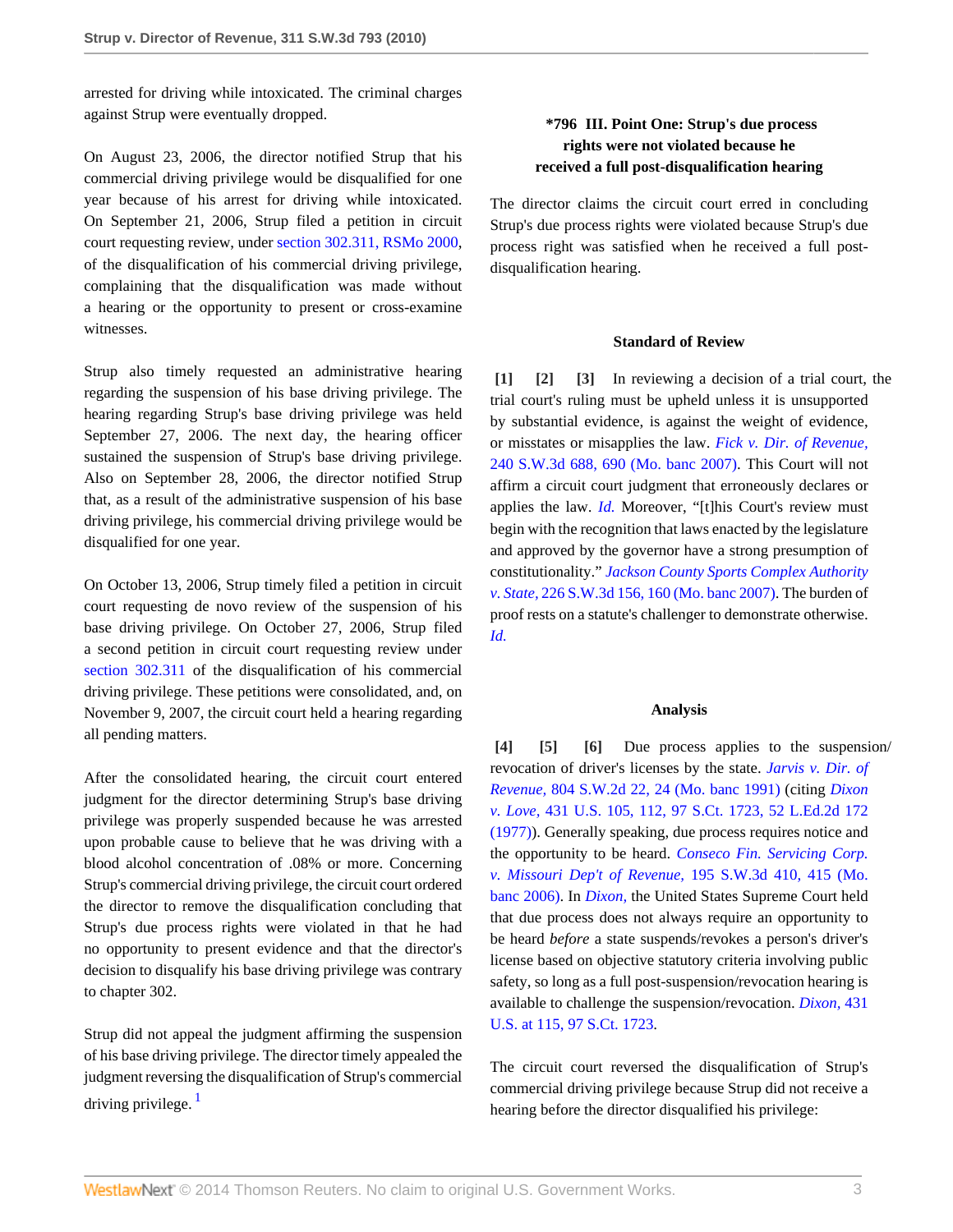[Because] the September 28, 2006[,] 'final decision' of the [d]irector ... appealed from herein was rendered without any hearing, evidence, or opportunity to present evidence, the decision was ... a denial of due process.

<span id="page-3-0"></span>**[\[7\]](#page-1-1)** As noted above, in a driver's license suspension/ revocation case, due process does not require the opportunity to be heard before a suspension/revocation so long as a full post-suspension/revocation hearing is available. *[Id.](http://www.westlaw.com/Link/Document/FullText?findType=Y&serNum=1977118775&originationContext=document&vr=3.0&rs=cblt1.0&transitionType=DocumentItem&contextData=(sc.Search))* That due process analysis logically applies to the disqualification of commercial driving privileges. Strup received a full postdisqualification hearing in circuit court in November 2007; therefore, his due process rights were not violated.

# **IV. Point Two: Strup's commercial driver's privilege was properly disqualified**

The director contends the trial court erred in ordering the removal of the disqualification of Strup's commercial driving privilege because the suspension of his base driving privilege constitutes a "conviction" for the purposes of Missouri's Commercial Driver's License Act **\*797** ("CDLA"), which permits the director to disqualify a driver's commercial privilege if he or she is "convicted" of a qualifying first violation.

# **Standard of Review**

In reviewing a decision of a trial court, the trial court's ruling must be upheld unless it is unsupported by substantial evidence, is against the weight of evidence, or misstates or misapplies the law. *Fick,* [240 S.W.3d at 690.](http://www.westlaw.com/Link/Document/FullText?findType=Y&serNum=2014387174&pubNum=4644&fi=co_pp_sp_4644_690&originationContext=document&vr=3.0&rs=cblt1.0&transitionType=DocumentItem&contextData=(sc.Search)#co_pp_sp_4644_690) This Court will not affirm a circuit court judgment that erroneously declares or applies the law. *[Id.](http://www.westlaw.com/Link/Document/FullText?findType=Y&serNum=2014387174&originationContext=document&vr=3.0&rs=cblt1.0&transitionType=DocumentItem&contextData=(sc.Search))*

## **Analysis**

The director claims the circuit court erred in ordering her to remove the one-year disqualification of Strup's commercial driving privilege because the requirements of chapter 302 were satisfied. The director contends the suspension of Strup's base driving privilege based on his arrest upon probable cause that he was driving with a blood alcohol content of .08%

or more constitutes a "conviction;" therefore, it is a first violation meriting disqualification of his commercial driving privilege pursuant to the CDLA for a period of not less than one year.

<span id="page-3-4"></span><span id="page-3-3"></span><span id="page-3-1"></span>**[\[8\]](#page-1-2)** The facts here show that Strup received notice his base driving privilege was suspended  $2$  and that Strup requested and received a hearing. The hearing officer subsequently sustained the suspension of Strup's base driving privilege, finding that Strup was arrested upon probable cause that he was driving with a blood alcohol concentration of .08% or more.<sup>[3](#page-4-2)</sup> Strup then requested a trial de novo, after which the circuit court upheld the director's decision to suspend Strup's base driving privilege.<sup>[4](#page-4-3)</sup> Strup did not appeal the circuit court's decision to uphold the suspension of his base driving privilege; therefore, that suspension is final.

<span id="page-3-5"></span><span id="page-3-2"></span>**[\[9\]](#page-1-0)** Under the CDLA, a person is disqualified from driving a commercial motor vehicle for a period of not less than one year if "*convicted* " of a first violation. **\*798** [Section 302.755.1, RSMo](http://www.westlaw.com/Link/Document/FullText?findType=L&pubNum=1000229&cite=MOST302.755&originatingDoc=I0b43d99551e911dfa7ada84b8dc24cbf&refType=LQ&originationContext=document&vr=3.0&rs=cblt1.0&transitionType=DocumentItem&contextData=(sc.Search)) Supp.2005 (emphasis added). The CDLA defines "conviction" as "an unvacated adjudication of guilt, including pleas of guilt and nolo contendre, or *a determination that a person has violated or failed to comply with the law in* a court of original jurisdiction or *an authorized administrative proceeding* ...." [Section 302.700.2\(8\), RSMo](http://www.westlaw.com/Link/Document/FullText?findType=L&pubNum=1000229&cite=MOST302.700&originatingDoc=I0b43d99551e911dfa7ada84b8dc24cbf&refType=LQ&originationContext=document&vr=3.0&rs=cblt1.0&transitionType=DocumentItem&contextData=(sc.Search)) Supp.2005 (emphasis added).

One of the first violations that establishes a "conviction" and merits disqualification under the CDLA is "[d]riving a motor vehicle under the influence of alcohol...." Section 302.755.1(1). "Driving under the influence of alcohol" is defined in the CDLA to include "[h]aving any state, county or municipal alcohol-related enforcement contact, as defined in [subsection 3 of section 302.525](http://www.westlaw.com/Link/Document/FullText?findType=L&pubNum=1000229&cite=MOST302.525&originatingDoc=I0b43d99551e911dfa7ada84b8dc24cbf&refType=SP&originationContext=document&vr=3.0&rs=cblt1.0&transitionType=DocumentItem&contextData=(sc.Search)#co_pp_236f00000e5f2)...." Section 302.700.2(13)(e). "Alcohol-related enforcement contact" includes "any suspension or revocation under sections 302.500 to 302.540...." [Section 302.525.3, RSMo](http://www.westlaw.com/Link/Document/FullText?findType=L&pubNum=1000229&cite=MOST302.525&originatingDoc=I0b43d99551e911dfa7ada84b8dc24cbf&refType=LQ&originationContext=document&vr=3.0&rs=cblt1.0&transitionType=DocumentItem&contextData=(sc.Search)) Supp.2002.

The circuit court erred in reversing the disqualification of Strup's commercial driving privilege because the suspension of Strup's base driver's license constitutes a conviction of driving under the influence of alcohol for the purposes of the CDLA, which is a first violation that merits disqualification of a person's commercial driver's privilege for a period of not less than one year.